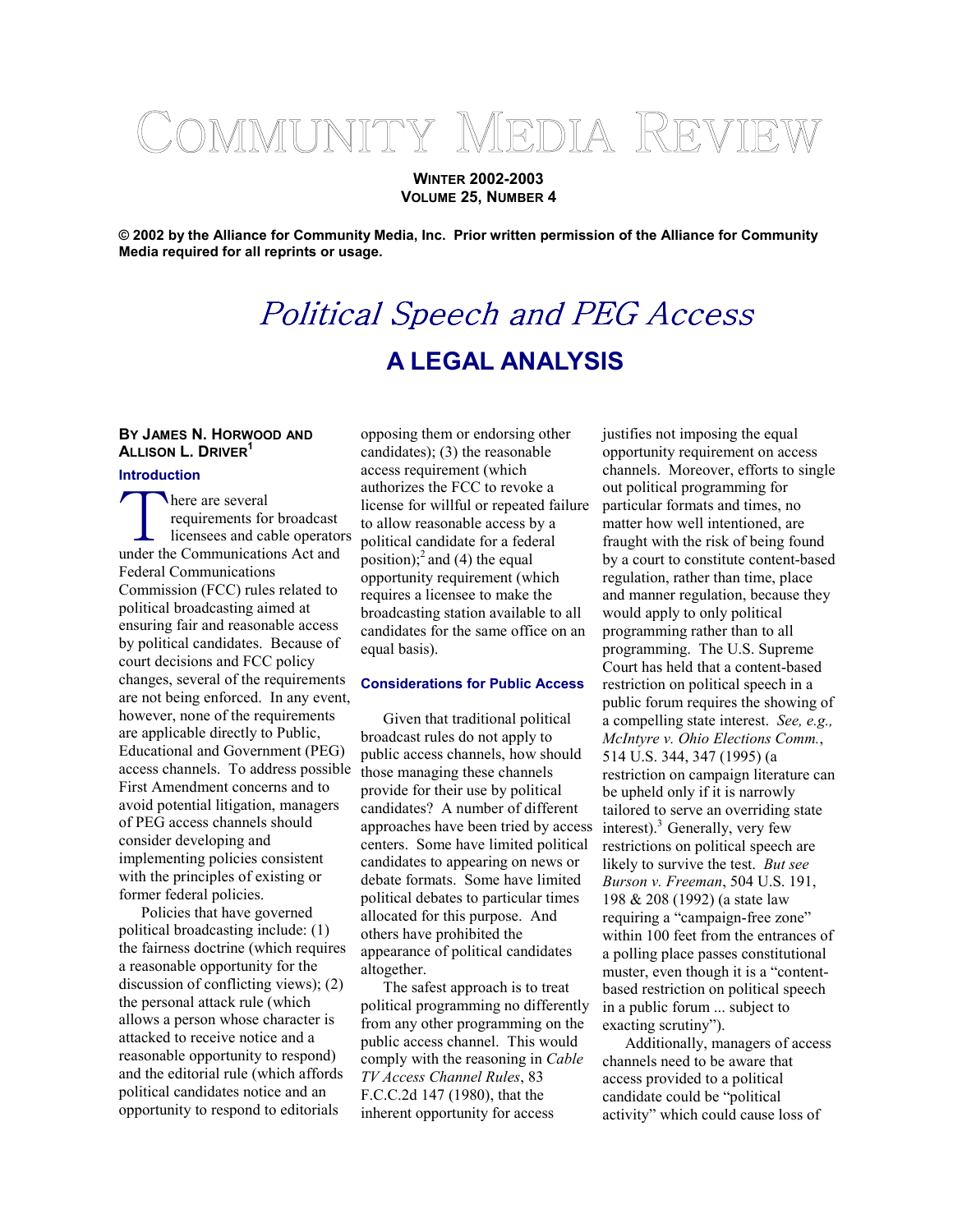tax exempt status of a  $501(c)(3)$ nonprofit corporation or could represent a campaign contribution subject to federal and state campaign contribution laws.

Some public access channels prohibit campaign programming during the week before an election (or some other time period). In *Moss v. Cablevision Systems*, 22 F. Supp. 2d 1 (E.D. N.Y. 1998), the Marijuana Reform Party challenged, *inter alia*, the cable operator's policy precluding any qualified candidate for public office from broadcasting on the public access channel during the 60-day period prior to the election. The court held that, as a cable operator, Cablevision could not Party programming was commercial deny a qualified political candidate the right to appear on the public access channel, because 47 U.S.C. §531(e) forbids cable operators from exercising editorial control over access channels (except for programming containing obscenity).<sup>4</sup> Although the case does not address the situation where a manager of a public access channel that is not a cable operator limits the presentation the Jerry Brown presidential primary of political programming, such approach would be suspect because it would apply to political speech and would be content-based.

It is generally considered appropriate to prohibit commercial programming on public access channels. Political advertising presents an even more complicated issue, however. Even though PEG channels can be reserved for noncommercial speech, political advertising is intended for purposes of campaigning and, therefore, can also be considered political speech. *See e.g*., *New York Times Co. v. Sullivan*, 376 U.S. 254, 266 (1964) (holding that an advertisement in *The New York Times* was not a commercial advertisement for First Amendment purposes because "it communicated information, expressed opinions, recited grievances, protested claimed abuses, candidates would most likely be and sought financial support on behalf of a movement whose

Merely making channel capacity, studios or equipment available to anyone, including political candidates, should not constitute political activity. Similarly, providing staff or volunteer assistance in producing programming should not constitute political activity, if such assistance is available to all.

existence and objectives are matters of highest public interest and concern"); *Moss v. Cablevision Systems*, 22 F.Supp. at 6 (finding the candidates were not selling a product or service and thereby rejecting the argument that the Marijuana Reform speech). Because there is a "profound national commitment to the principles that debate on public issues should be uninhibited, robust, and wide-open[,]" courts are likely to err on the side of caution and protect speech that is arguably political. *New York Times v. Sullivan,* 376 U.S. at 270.

An issue that was raised during campaign in 1991 and 1992 is whether the common prohibition against commercial programming on PEG access channels can apply to programming in which political campaign contributions are solicited. In such a case, the arguments against such restrictions are far greater than the case in favor of them because campaign solicitations are generally considered part and parcel of the campaign. This was especially true in the case of the Jerry Brown campaign where the use of an 800 number to raise funds was part of his political "speech" against politics as usual.

Restrictions applicable to all users of public access are more likely (at 13): to survive court scrutiny. Many access center rules limit the use of channels to local residents. If such is the case, limiting use to local permissible since all persons using public access would be treated the

same. If there is a concern that political candidates may monopolize the channel, a reasonable course of action would be to restrict the amount of time that could be used by any programmer. If a time restriction is reasonable (*e.g.* 30 minutes a week) and is applied to *all* users, not just political candidates, such restriction would likely be upheld as a neutral time, place, and manner restriction.

On the other hand, a limitation that regulates campaign broadcasting to a particular block of time is content-based because it applies to only political programming. Similarly, confining political campaign programming to candidates' forums at which all candidates are permitted to appear may be considered an impermissible content-based restriction because it prevents those wishing to convey their message in a different format from using such other method.

Another concern of access providers is whether the provision of access constitutes political activity which either (1) may cause a nonprofit access corporation to lose its  $501(c)(3)$  tax exempt status or  $(2)$ count against the permissible contributions by an individual or organization. Internal Revenue Service Publication 557, *Tax-exempt Status for Your Organization*, states

**Political activity**. If any of the activities (whether or not substantial) of your organization consist of participating in, or intervening in, any political campaign on behalf of (or in opposition to) any candidate for public office, your organization will not qualify for tax-exempt status